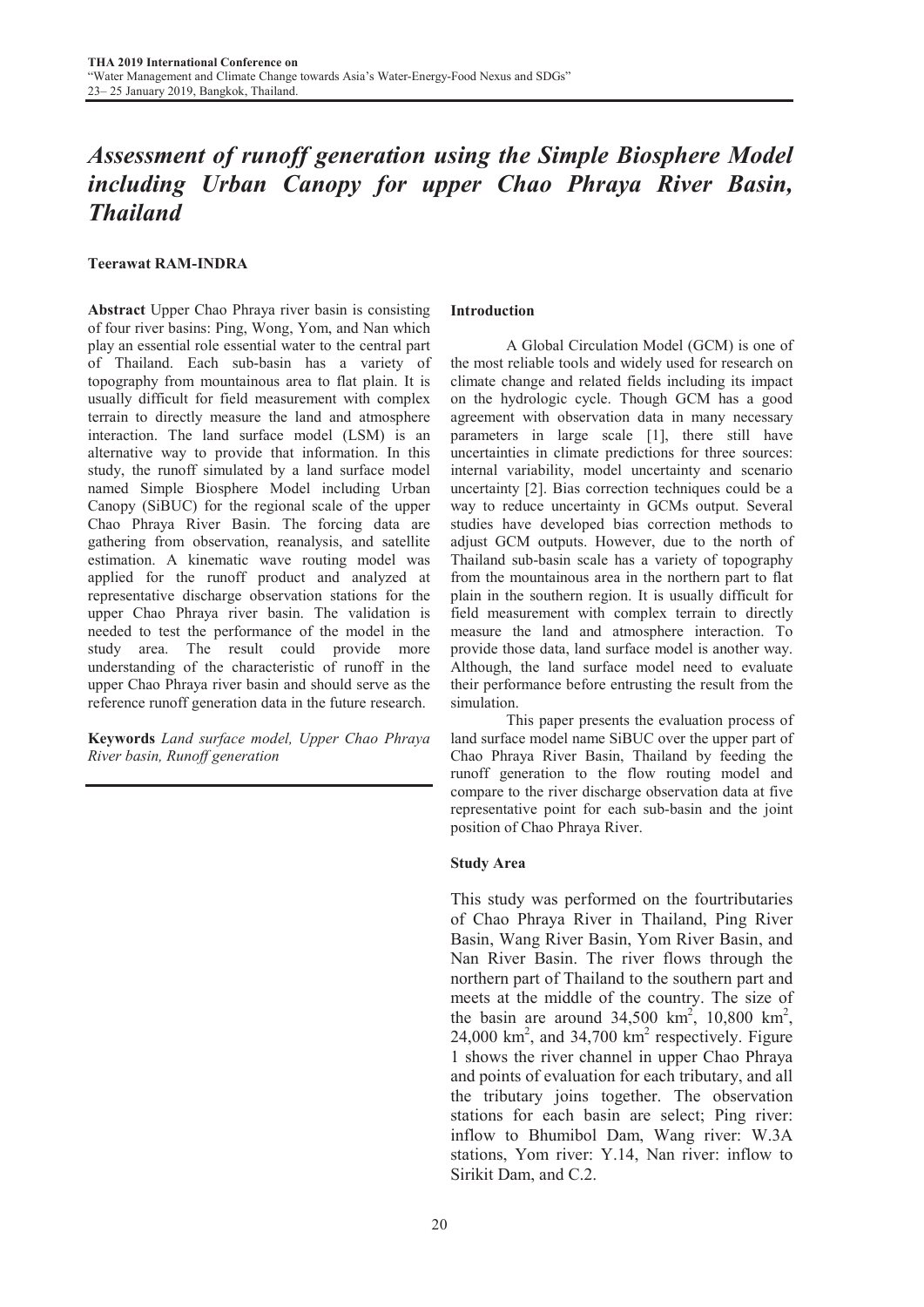

Fig. 1. upper Chao Phraya basin and river discharge observation stations (red dot) used in the study

## Hydrologic Model

#### *A. Land surface model*

This study is utilized land surface process model to produce runoff generation. The land surface process model proposed by Tanaka [9] namely Simple Biosphere including Urban Canopy (SiBUC) developed from Simple Biosphere [10] with modify in [11] to more cooperate with cropping pattern in southeast region were used in the study. The SiBUC are using mosaic parameterization approach to include each land-use patch of the grid element to the atmosphere. The models are incorporated with three sub-models (green area, urban are and water body) to describe each grid cell. The average surface fluxes for each grid are from averaging the surface fluxes based on each land-use weighted b by its sectional area. SiBUC is using Richards' equation for soil moisture store in three sub-soil layer and Darcy's law to expressed vertical exchanges between soil layers.

#### *B. Flow routing model*

The runoff generations are feed to a distributed flow routing model; 1K- FRM to simulate the river discharge. The models are based on onedimensional kinematic wave d develop in Hydrology and Water Resources Research Laboratory, at Kyoto University. The runoff generations are routed to the downstream according to the t topography data. The model and program for preparing topography input can be obtained from (http://hywr.kuciv.kyoto-u.ac.jp/p products/1K-DHM/1K-DHM.html). 1K-FRM website

$$
\frac{\partial A}{\partial t} + \frac{\partial Q}{\partial x} = q_L \tag{1}
$$

$$
Q = \alpha A^{m}, \ \alpha = \frac{\sqrt{\sin \theta}}{n}, \ m = \frac{5}{3}
$$
 (2)

The continuity equation is defined in (1). Where;  $t$  is time;  $x$  is space coordinate;  $A$  is flow cross-section area;  $Q$  is flow rate;  $q_L$  is lateral flow per unit length from the side of the main flow or can determine as rainfall intensity or runoff generation give vertically to the slope. Equation (2) are derived simplify momentum equation with Manning equation to rout the water. Where n is manning coefficient;  $θ$  is channel gradient.

#### *C. Simulation setting*

The cell size of SiBUC model are set into 10 km with aggregate all the input surface data include of land use, soil data, and vegetation data to the model resolution while the methodological data are utilized as same as an original resolution of JRA-55. The simulation periods start from 1 January 1991 to 31 December 2010 total of 20 years.

As the output runoff generate, they were used as input to flow routing model, 1K-FRM at 1 km spatial resolution. The simulation is set to the natural condition of the entire study area that means no dam structure includedand all replication in one, without dividing the watershed area.

#### Data

## *A. Forcing data*

SiBUC needs meteorological data to drive the model: precipitation, air temperature, specific h humidity, surface pressure, wind speed, downward shortwave radiation, and downward longwave radiation. In this study, precipitation data were obtained from observation stations of Royal Irrigation Department, Thailand (RID) and Thailand Meteorological Department, Thailand (TMD) across the study area and using interpolation technique called inverse distance weighting to make a spatial precipitation dataset. Other data are gathering from the product of the Japanese 55-year reanalysis (JRA-55) [3] propose by Japan Meteorological Agency (JMA). The JRA-55 systems are configuration of data sources, quality control, data selection for observations, data assimilation system and forecast model. The spatial resolution of JRA-55 is TL3 319L60 or corresponding to a grid interval of 60 km. seven components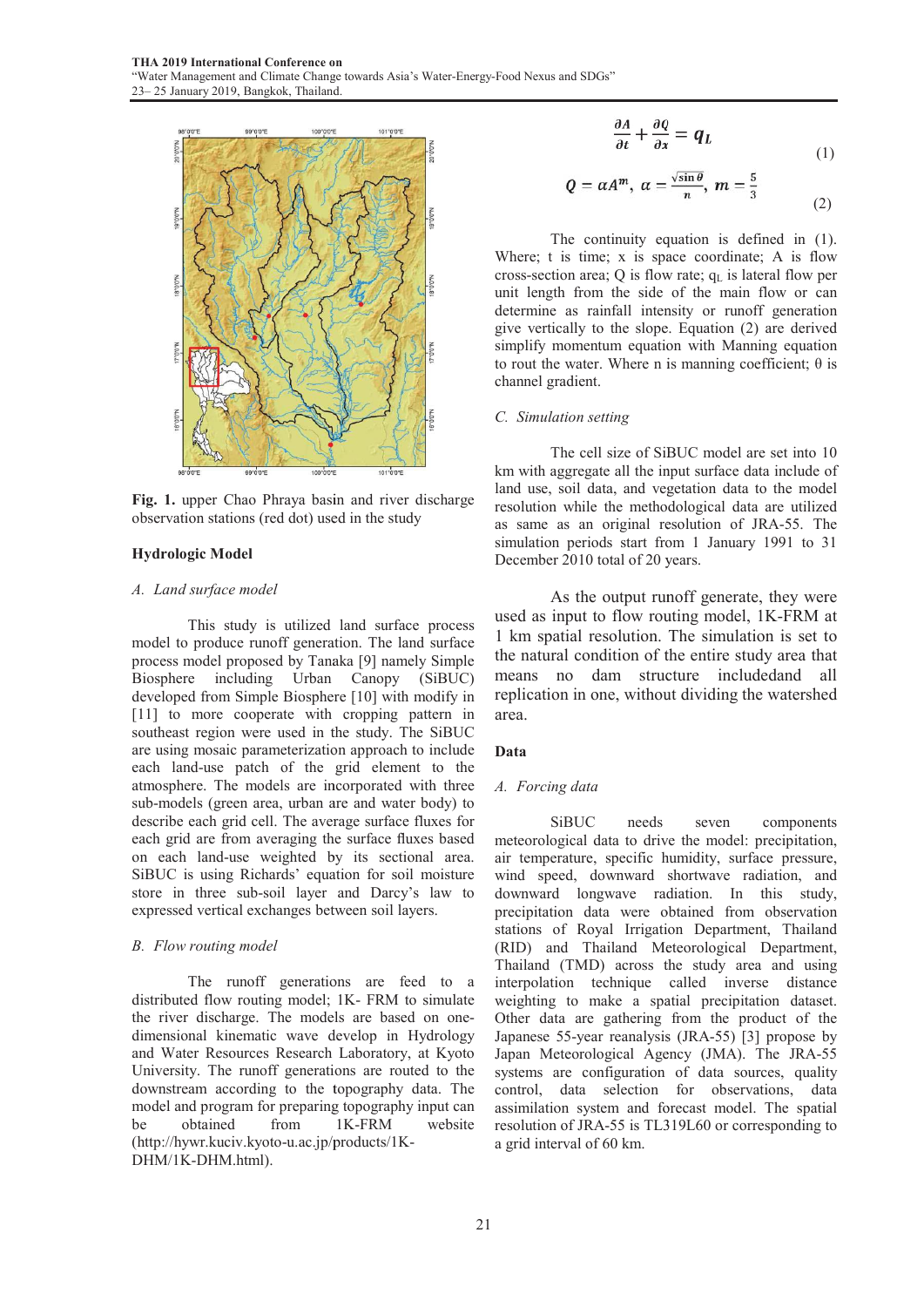## *B. Land use*

 The land use data are based on MODIS land use [4, 5]. These data sets are WGS 1984 coordinate system reprojected product of Global Mosaics of the standard MODIS land use data product (MCD12Q1) in the IGBP Land Use Type Classification at a spatial resolution of 10 km. Each cell class is modified to match on the land survey data from the Land Development Department, Thailand (LDD) on the category of an urban area, cropland and irrigation area.

# *C. Elevation and slope*

 The elevation data used in the study are obtained from Hydrological data and maps based on SHuttle Elevation Derivatives at multiple Scales (HydroSHEDS) with also used to create the slope data. The HydroSHEDS is derived primarily from elevation data of the Shuttle Radar Topography Mission (SRTM) at 90 km spatial resolution.

# *D. Soil data and vegetation data*

 The soil texture data are calculated from soil physical properties from Digital Soil Map of the World (DSMW) [6] using criteria of twelve major soil texture classifications defined by the USDA [7]. DSMW is a digitized version of the FAO-UNESCO Soil Map of the World produced in the paper version. For other soil data such as soil depth and root depth are obtain from ECOCLIMAP [5]. ECOCLIMAP is included with an ecosystem classification and a coherent set of land surface parameters database at 1 km resolution developed by Centre National de RecherchesMétéorologiques, France (CNRM-GAME). The vegetation parameters used in this study are extracting from MCD15A3H V006 [8] which are combined fraction of Photosynthetically Active Radiation (FPAR), and Leaf Area Index (LAI) datasets at a 4-day time interval and 500 m spatial resolution. The data were aggregated into 12-day interval to clear out the missing data.

# Result

# *A. Runoff production*

 The SiBUC are given the result of runoff generation. It can compare to precipitation in term of runoff ratio to explain how much precipitation becomes runoff by calculating annual runoff divide by annual precipitation. On the other hand, they can also show how much the precipitation is lost through the evapotranspiration process. Figure 3 shows the annual average runoff ratio of the study area from 1991 - 2010. The ratios vary from 0.1 to 0.9 based on the land use tile. Most of the high value of the ratio is located in the urban area that considerate as impermeable pavement which does not allow the evaporation of soil

moisture by the model. Still, the overall precipitation excludes the urban area are only around 20% to 30% are become runoff.



# *B. Monthly discharge*

 Monthly average discharge for 20 years is shown in Figure 4 for representative observation discharge point of 4 tributary and C.2 station. The simulation condition of the flow routing model for C.2 station did not include the dam in the upstream. So, the river discharge cannot directly compare and can assume that one of the reasons for causing the highly overestimates from the simulation. Hence, the explanations below will not be considerate with the C.2 station.

 The result shows the hydrograph are followed the pattern of the observation data with some miss estimation on inflow to Bhumibol Dam, W.3A, and Y.14. For inflow to Sirikit Dam, they see a substantial underestimate between simulate result and observation for the entire period. The average observation flow in dry season for each river is 22%, 18%, 13% and 17% for inflow to Bhumibol Dam, W.3A, Y.14, and inflow to Sirikit Dam. When compared with the average flow in wet season while the simulation result of average flow in dry season to wet season is 21%, 13%, 17%, and 32% respectively. When comparing the average flow of simulation with observation in wet season, the difference is -12%, -24%, 33%, and 149% respectively. The negative percentage represents overestimate by simulate and positive are represent the underestimation. From this result also show a large underestimate value for inflow to Sirikit Dam that requires further analysis to understand the cause of huge amount of error.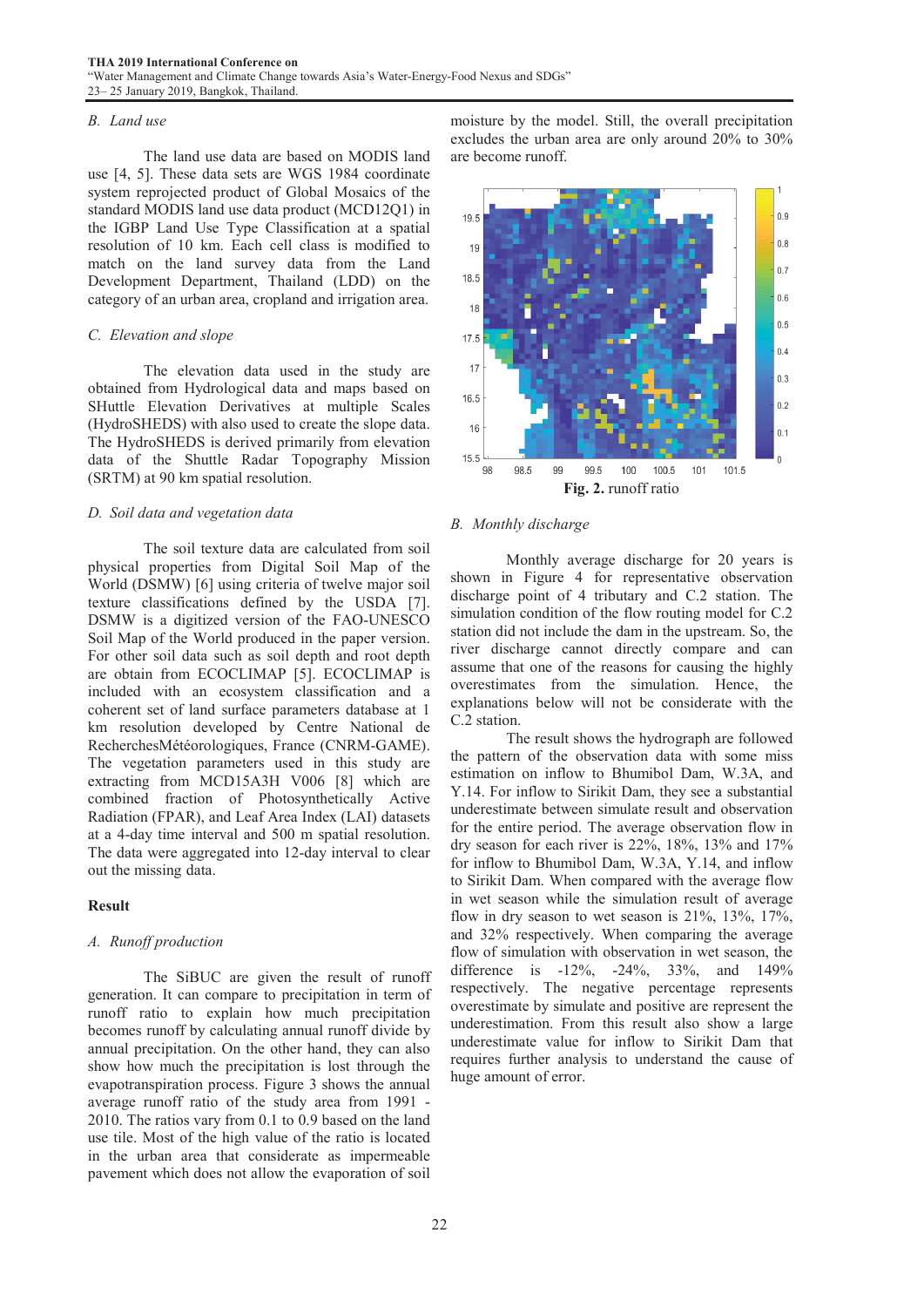THA 2019 International Conference on

"Water Management and Climate Change towards Asia's Water-Energy-Food Nexus and SDGs" 23– 25 January 2019, Bangkok, Thailand.



Fig. 3. Monthly average discharge from 1991-2010.



Fig. 4. Cumulative distribution transformation for daily discharge from 1991-2010

# *C. Daily discharge*

 Figure 4 is present cumulative distribution function (CDF) of daily discharge for 20 years. The CDF has illustratedthe probability that discharge events are less or equal to a specified value based on the normalized of daily discharge for all representation observation stations. The value of normalizing daily discharge can describe the high discharge are more than 1  $(Q/Q_{mean} > 1)$  and for low discharge are less than 1 (Q/Qmean< 1).

 With large difference in high and low flow rates in the upper Chao Phraya River basin. We expect a good estimation for extreme value to give the accurate data for study relate to high and low value of discharge in the future. The daily result show most of the stations have clear overestimate in the frequency of low discharge. On the other hand, the frequency of high discharge is somewhat overestimated when considering inflow BB and W.3A, slightly underestimate for inflow for SK and seem to good match at Y.14.